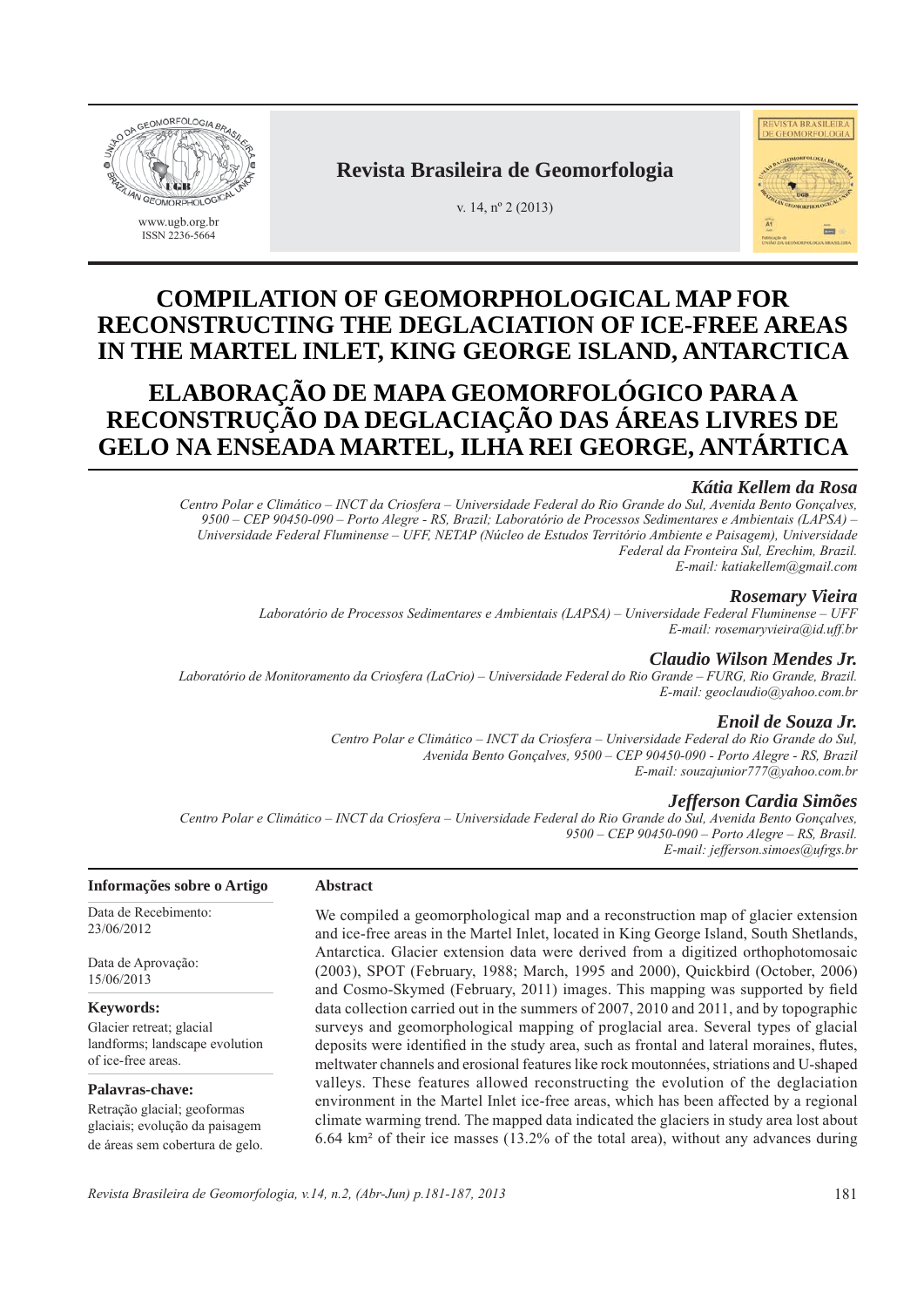1979-2011. Since those years these glaciers receded by an average of 0.25 km  $a^{-1}$ . These ice-free areas were susceptible to rapid post-depositional changes.

#### **Resumo**

Este estudo apresenta o mapa geomorfológico e mapa de reconstrução da extensão das geleiras e áreas sem cobertura de gelo na Enseada Martel, localizada na ilha Rei George, Shetlands do Sul, Antártica. Os dados das áreas das geleiras foram obtidos através de um ortofotomosaico gerado (2003), imagens SPOT (Fevereiro de 1988; Março de 1995 e 2000), Quickbird (Outubro de 2006) e Cosmo-SkyMed (Fevereiro de 2011). Este mapa foi baseado em dados de campo obtidos nos verões de 2007, 2010 e 2011, e pelos dados topográficos e mapa geomorfológico gerado neste estudo. Diversos tipos de depósitos glaciais foram identificados na área de estudos, tais como morainas laterais e frontais, *flutings*, canais de água de degelo e feições erosivas tais como rochas *moutonnées* e vales em forma de U. Estas feições permitiram reconstruir a evolução do ambiente de deglaciação das áreas sem cobertura de gelo da enseada Martel, que tem sido influenciada pela tendência de aquecimento regional. Os dados mapeados indicam que as geleiras da área de estudo perderam aproximadamente 6,64 km² de suas áreas (13,2% do total), sem reavanços durante o período entre 1979-2011. Estas geleiras têm retraído em uma média de 0,25 Quilômetros por ano. Estas áreas recentemente deglaciarizadas são susceptíveis a rápidas mudanças pós deposicionais.

#### **Introduction**

Several studies indicated that glaciers in the Antarctica Peninsula have showed rapid dynamic responses to environmental changes (OERLEMANS, 1994; ABDALATI and STEFFEN, 2001; PAUL *et al*., 2004; BOLCH and KAMP, 2006). In order to detect changes in glacier frontal positions in this continent, most of these studies have used cartographic, photogrammetric and remote sensing data.

The analysis of spatial distribution of glacial landforms is an important approach to better understand the landform genesis, and for revealing the area, thickness, ice flow direction and retreat dynamics of glaciers (BOULTON *et al.,* 1985; HARBOR, 1993; PUNKARI, 1995; Clark*, 1997;* COLGAN and PRINCIPATO, 1998; KLEMAN and HATTESTRAND, 1999; CUFFEY *et al.,* 2000; MARTINI *et al.,* 2001; BOUL-TON *et al.,* 2001; STOKES and CLARK, 2003). Furthermore, the spatial distribution of glacial landforms such as end moraines (in ice-marginal position) have been analyzed to reconstruct glacier extent (KLEMAN *et al*., 1997; CLARK *et al*., 2000; BOULTON *et al.,* 2001).

Photogrammetric and remote sensing data can provide information about location and distribution of ice marginal landforms (BOLCH and KAMP, 2006). In the process of image acquisition, aerial surveys have greater flexibility than orbital remote sensing, and aerial photographs are an important source of data to compile geomorphological maps and to generate highly accurate Digital Elevation Models (DEM) (CHANDLER, 1999; DIXON *et al*., 2003; SMITH *et al*., 2006) and the Geographic Information System (GIS) is another technique that can be used to support studies of glacial landforms and landscape evolution.

This paper aims to compile a new geomorphological map of ice-free areas in the Martel Inlet, located in Admiralty

Bay, King George Island (KGI), South Shetlands, Antarctica, using remote sensing and GIS techniques, in order to reconstruct the evolution and configuration of local glaciers, their ice-flow and retreat patterns of present deglaciation.

### **Study area**

MarteI Inlet is located in the northern sector of Admiralty Bay, KGI, South Shetlands archipelago (between 61°54' - 62°16'S and 57°35' - 59°02'W), Antarctica (Figure 1). The South Shetlands are an island arc with Mesozoic and Tertiary volcanic and sedimentary rocks (CURL, 1980). The KGI is divided along its southern margins by three major fjord-like features, located at Maxwell Bay, Admiralty Bay and King George Bay. Most part of Martel Inlet is surrounded by tidewater glaciers with steep slopes, highly crevassed and fast ice-flow. Some of these glaciers have termini on land, such as Wanda, Dragon and Professor glaciers.

The maritime subpolar climate in the South Shetland Islands is often affected by storms generated in the Pacific Ocean, responsible for high rates of local precipitation. The mean summer air temperature can reach 2.8ºC, which result in high meltwater production during the summer months (SIMÕES *et al*., 1999).

During the Last Glacial Maximum (LGM), large glaciers covered fjords in KGI (JOHN and SUGDEN, 1971; YOON *et al*., 1997). This glaciation process resulted in several marine terraces, erosional platforms and glacial landforms (EVERETT, 1971; JOHN and SUGDEN, 1971; BIRKENMAJER 1981; LEVENTER *et al*., 1996; HJORT *et al*., 1998; HALL, 2003). Since the LGM, the South Shetland Islands have experienced progressive postglacial warming, with a few minor limited cooling events, associated with glacier advances (HALL, 2007). About 9 ka BP, this glacier ice retreated to the heads of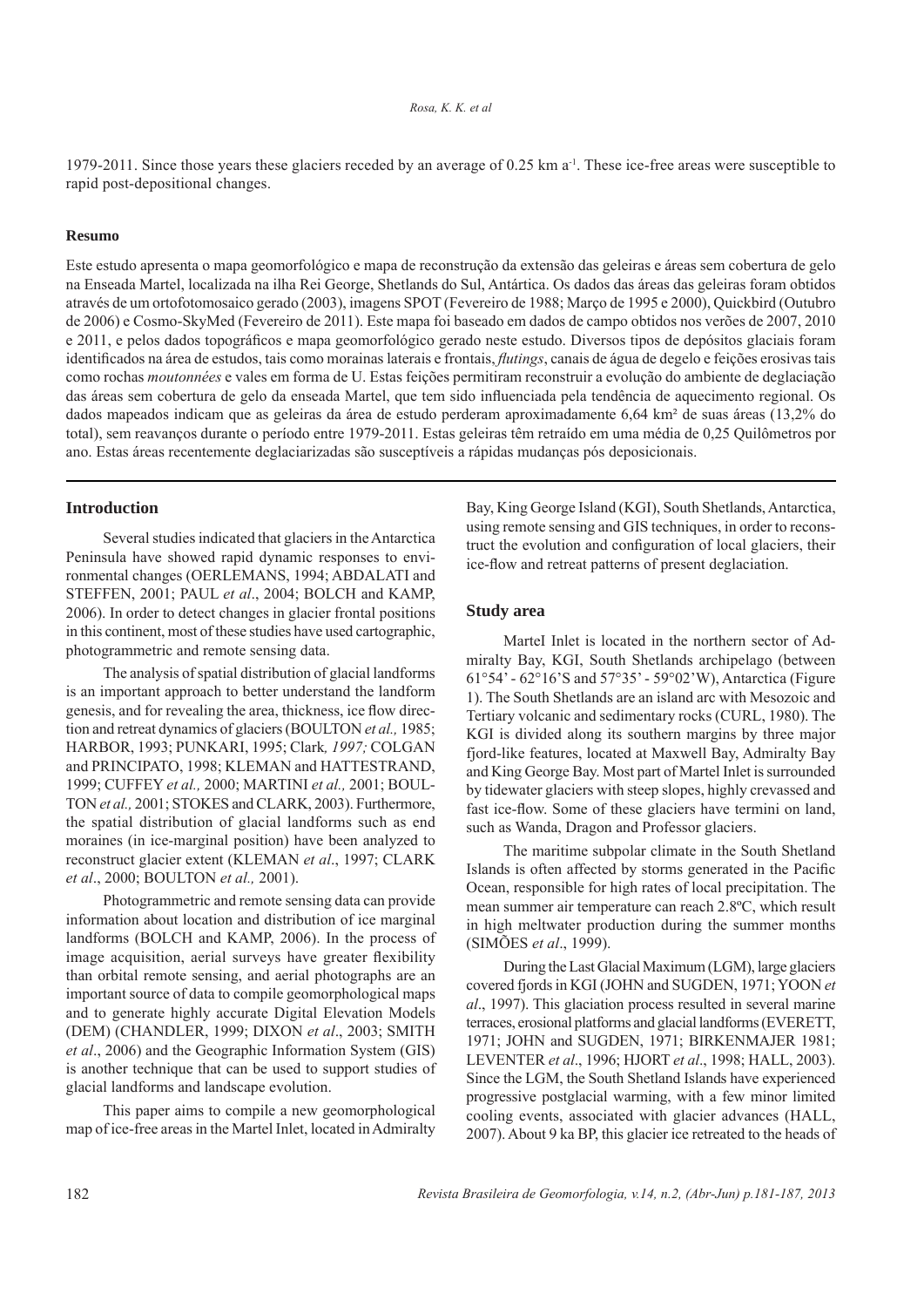the smaller tributary fjords and the terrestrial portions of KGI started to become ice-free (MÄUSBACHER et al., 1989). At least one or possibly two ice readvances may have occurred since 9 ka BP (CURL, 1980; HALL, 2007). Several studies suggested that deglaciation on the ice-free areas of KGI comprises the early-middle Holocene (MÄUSBACHER, 1991) to the middle-late Holocene (BJÖRCK *et al*. 1991, 1993, 1995). According to Yoon *et al*. (1997), glacial deposition records (subglacial till) indicated that Martel Inlet was covered by glaciers, about 2.3 ka BP. Glacimarine sediments in the Martel Inlet indicated that the study area was deglaciated after 1.9 ka BP. Several studies have showed evidences of glacier retreat in the Martel Inlet since the mid-twentieth century in King George Island (SIMÕES and BREMER, 1995; BREMER, 1998; PARK *et al*., 1998; SIMÕES *et al*., 1999; BRAUN and GOSSMANN, 2002).



*Figure 1 – Martel Inlet location in King George lsland, Antarctica.*

## **Methods**

A geomorphologic map of ice-free areas in the Martel Inlet was compiled with multitemporal remote sensing data processed in a GIS environment, supported by reconnaissance of the glacial landforms and landscapes during field data collection, in order to reconstruct the patterns of ice-recession during deglaciation.

Sediment samples were collected during three fieldworks carried out in the summers of 2007, 2010 and 2011, over proglacial areas for geomorphological interpretation, covering different microenvironments and geomorphic features in proglacial environment. We analyzed the shape and roundness of these samples at the Laboratory of Sedimentology of CECO (Center for Marine and Coastal Studies at UFRGS). In addition, topographical surveys were carried out using a Total Station (Leica Geosystems TPS1200), to measure transversal and perpendicular transects on the proglacial area.

An orthophotomosaic was generated from panchromatic vertical aerial photographies at scale of 1:50.000, taken on 22<sup>nd</sup> January, 2003, provided by the Servicio Hidrográfico y Oceanográfico de la Armada de Chile (SHOA). The planialtimetric points generated automatically by LPS software (Leica Photogrammetry Suite) were interpolated in ArcGISTM software (ESRI, Inc.), to generate a DEM with spatial resolution of 0.7 m, using Kriging as geostatistical method.

Some glacial landforms that indicated the frontal position of former glacier during retreat processes were investigated and mapped. The geomorphologial mapping of subglacial and ice-marginal landforms was based on glacial lineaments and moraine ridges, and the aspects of morphology were described following suggestions of Glasser and Jansson (2005), Gustavsson *et al*. (2006) and Benn and Evans (2010).

The area of glaciers in 1979 was based in a study of Arigony-Neto (2001) (orthophotomosaic of 1979). The identification of geographical distribution of glacial marginal landforms was based on fieldwork, topographic profiles surveyed and on visual interpretation of Quickbird images (0.6 m spatial resolution, acquired in October, 2006) and of the orthophotomosaic produced in this study. The geomorphological mapping of glacial landforms from remote sensing data is a fundamental technique for reconstructing palaeoenvironments, and it was also used for reconstructing the pattern and style of deglaciation of ice-free areas in Martel Inlet. The extent and position reached by these glaciers were quantified using SPOT (20 m spatial resolution, acquired on February, 1988, and on March, 1995 and 2000) and COSMO-SkyMed orthorectified images (in spotlight mode, with 1 m spatial resolution, acquired on February, 2011). Striations, subglacial meltwater channels and fluting deposits indicated the pattern of ice discharge in glaciers.

## **Results**

As a consequence of the glacier retreat processes in the study area, large glaciarized areas became ice-free, exposing glacially eroded landforms and till deposits, which recorded the former glacier configuration and the deglaciation history. We observed several eroded bedforms on these ice-free areas, such as rock moutonnées, stoss and lee, striated pavements, arêtes and glacial cirques (Figure 2).



*Figure 2 – Striated pavement in Wanda proglacial area (A) and glacial cirques in the Keller Peninsula (B). January, 2011.*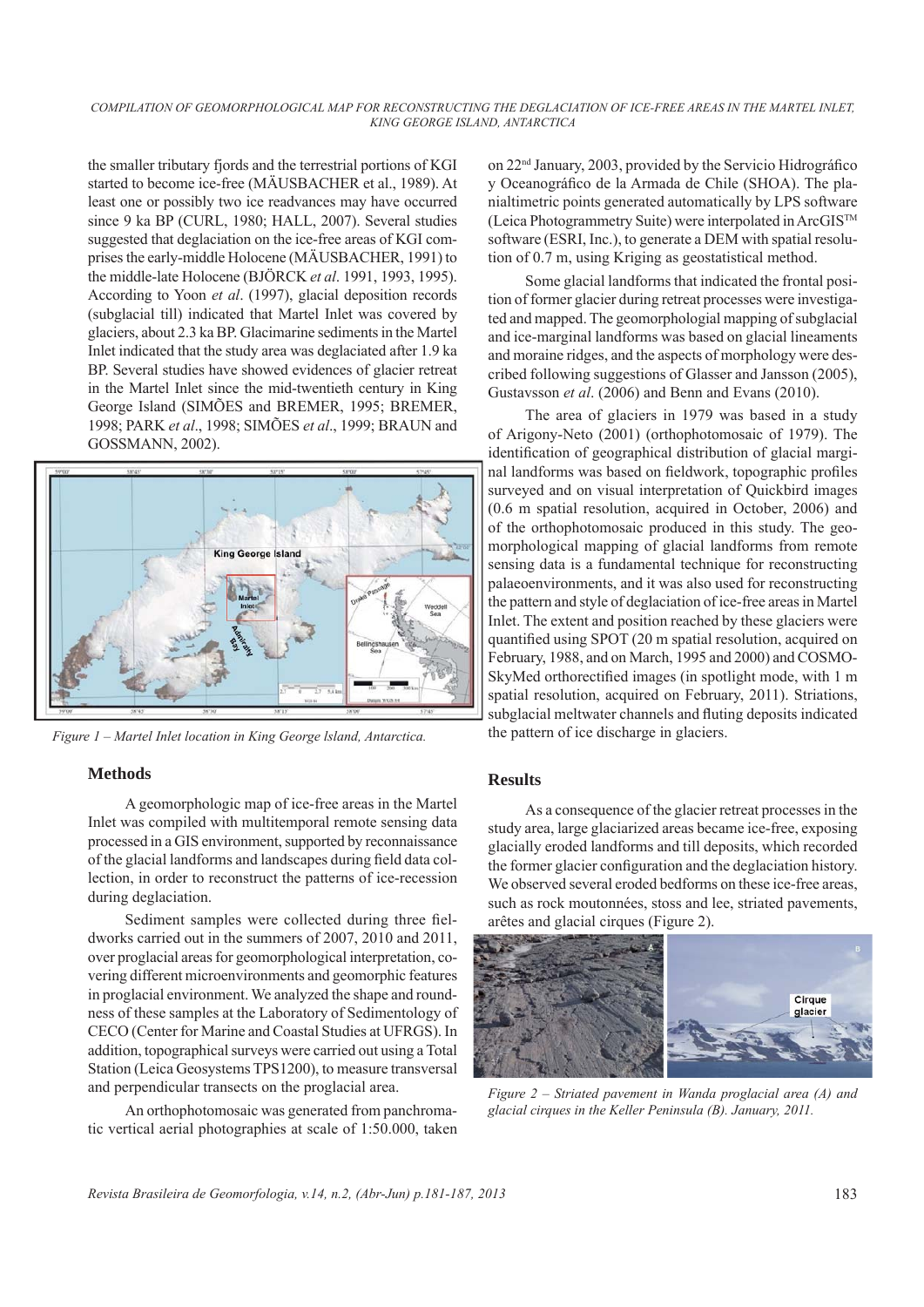Moraine ridges were found near the glacier front. Lateral and end moraines of exposed proglacial area were linked to stages of retreat stabilization (Figure 3 and 4). Frontal moraines are generally curved, reflecting the shape of the glacier´s front edge in a previous position. Subaquatic depositional systems as morainal banks were identified in topographic profiles surveyed in the Wanda proglacial area (Figure 3). These latter features can reveal information about local patterns of deglaciation.

Landforms of glacial meltwater erosion include both subglacial and ice-marginal meltwater channels. Proglacial meltwater channels occur throughout the study area in several spatial scales. Lakes (Figure 3) resulted from meltwater channels near front glaciers with land terminus. Fluting deposits (Figure 3), located on the Wanda proglacial area, are glacial lineations formed parallel to ice-flow direction, and presented a spherical and rounding morphology.

Raised beaches with maximum height of 6 m, composed of well-sorted gravels and defines the marine limit extension in the Holocene, and is determined by the eustatic sea level rise associated with the post-Glacial Maximum deglaciation (JOHN and SUGDEN, 1971).

A transverse topographical profile indicated the presence of an U-shaped valley (Figure 5) in the northern sector of the Martel Inlet. The pattern of ice flows appeared to be influenced by local topography. The presence of steep terrains in recently exposed rocky areas provides favorable conditions for the development of debris flow processes in moraine deposits.



*Figure 3 – Orhophotomosaic (right figure) (A) and geomorphological map (last figure) (B) of the Martel Inlet ice-free areas (based on Quickbird (2006), orthophotomosaic produced in this study and COSMO-SkyMed orthorectified images (2011).* 



*Figure 4 – Topographical profile A-B (dashed line – Figure B) shows morainic ridges in Wanda Glacier (Figure A) marginal area (Figure C).* 





*Figure 5 – Transverse topographical profile (white dashed line in the perspective view scene – Figura B) indicates the presence of an U-shaped valley in the northern sector (Figura A) of the Martel Inlet.*

The reconstruction map of glacier extension in Martel Inlet ice-free areas is presented in Figure 6. During the period 1979-2011, glacier retreat amounted to 13.2% (6.64 km² - Table 1) of the total area. The tidewater glacier Dobrowolski (0,076 km²a-1) presented the highest annual retreat rate and has 17.27% of the area loss. The land terminus glaciers Wanda (31.27%), Dragon (53.84%) and Professor (39.71%) presented the highest area loss during the period. Other glaciers have 11.7% (Krak), 7.6% (Ajax), 6.1% (Stenhouse) and 6.98% (Goetel). Thus, in those years glaciers in the study area have retreated by an average of 0.25 km a<sup>-1</sup>.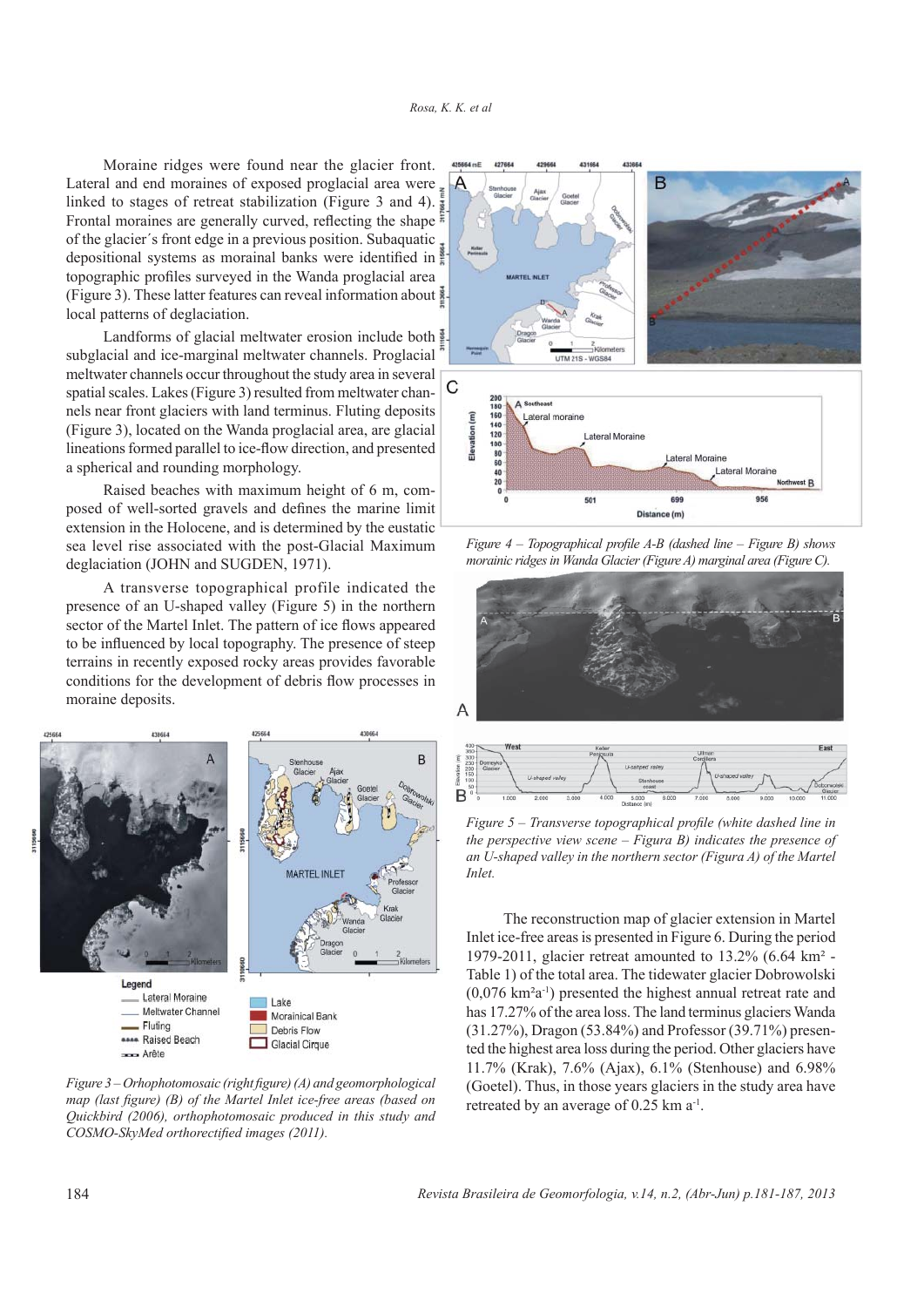*COMPILATION OF GEOMORPHOLOGICAL MAP FOR RECONSTRUCTING THE DEGLACIATION OF ICE-FREE AREAS IN THE MARTEL INLET, KING GEORGE ISLAND, ANTARCTICA*



*Figure 6 – Glacial retreat in the Martel Inlet. Glacier extend data were derived from lateral and bank morainal positions and orthophotomosaic (1979), SPOT (February of 1988; March of 1995 and 2000), Quickbird (October, 2006) and Cosmo-Skymed (February*   $of 2011$ ) orthorectified images.

**Table 1 – Glacier retreat rates from 1979 to 2011.**

| Glacier     | Area<br>1n<br>1979<br>(km <sup>2</sup> ) | Area<br>loss<br>(km <sup>2</sup> )<br>1979-<br>1988 | Area<br>loss<br>(km <sup>2</sup> )<br>1988-<br>1995 | Area<br>Loss<br>(km <sup>2</sup> )<br>1995-<br>2000 | Area<br>loss<br>$km2$ )<br>$2000 -$<br>06 | Area<br>loss<br>(km <sup>2</sup> )<br>$2006 -$<br>2011 | Area<br>in<br>2011<br>(km <sup>2</sup> ) | Total<br>area<br>loss<br>$\%$ | Retreat<br>rate<br>$km2a-1$ |
|-------------|------------------------------------------|-----------------------------------------------------|-----------------------------------------------------|-----------------------------------------------------|-------------------------------------------|--------------------------------------------------------|------------------------------------------|-------------------------------|-----------------------------|
| Stenhouse   | 9.70                                     | $\mathbf{0}$                                        | 0.20                                                | 0.2                                                 | 0.18                                      | 0.02                                                   | 9.10                                     | 6.18                          | 0.019                       |
| Goetel      | 9.30                                     | 0.06                                                | 0.26                                                | 0.18                                                | 0.06                                      | 0.09                                                   | 8.65                                     | 6.98                          | 0.020                       |
| Ajax        | 6.94                                     | 0.01                                                | 0.16                                                | 0.12                                                | 0.23                                      | 0.01                                                   | 6.41                                     | 7.63                          | 0.017                       |
| Dobrowolski | 14.07                                    | 0.54                                                | 0.57                                                | 0.56                                                | 0.22                                      | 0.54                                                   | 11.64                                    | 17.27                         | 0.076                       |
| Professor   | 1.41                                     | 0.23                                                | 0.08                                                | 0.13                                                | 0.06                                      | 0.06                                                   | 0.85                                     | 39.71                         | 0.018                       |
| Krak        | 5.73                                     | 0.29                                                | 0.11                                                | 0.21                                                | $\Omega$                                  | 0.06                                                   | 5.06                                     | 11.70                         | 0.021                       |
| Wanda       | 2.27                                     | 0.25                                                | 0.09                                                | 0.30                                                | 0.05                                      | 0.02                                                   | 1.56                                     | 31.27                         | 0.022                       |
| Dragon      | 0.91                                     | 0.28                                                | 0.08                                                | 0.06                                                | 0.05                                      | 0.02                                                   | 0.42                                     | 53.84                         | 0.016                       |

## **Discussion**

The distribution of distal moraine systems and patterns of glacial lineations, identified in satellite images, fieldwork and topographic surveys, were used to reconstruct the glacier retreat processes since the mid-twentieth century. A complex series of lateral and terminal moraines marked the past glacier extent. These retreat processes were evidenced by Arigony-Neto (2001) and Bremer (1998), who highlighted a substantial glacier area loss between 1979 and 2000.

These glacier retreats are linked to an atmospheric warming trend (about 3°C) observed since 1940 in Antarctic Peninsula (PARK *et al.,* 1998, BLINDOW *et al*., 2010).

The glacier retreat rates presented for glaciers in study area can be considered very high if compared to other KGI ice masses, as Collins and Lange glaciers. In their current phase, these glaciers are continuously and fast retreating.

We observed that glaciers in Martel Inlet had small drainage basins and high retreat rates by fusion processes, if compared to other ice masses in KGI. Due to its small size and thermal conditions, these glaciers responded rapidly to environment changes and thus can be considered a relevant glacier for environmental studies.

The Dobrowolski glacier has the highest retreat rate. Its stepped topography and loss of anchorage can influence the velocity ice flow and calving process. Last stability position of this terminus was determined by the morainical bank (Figure 6, Photos a and b) observed in lower tide condition. In this phase its terminus was anchorage. Similar retreat pattern also explain high retreat rate for others glaciers, as the Wanda and Dragon glaciers, actually with land terminus. The actual topography anchorage terminus of the Goetel Ajax and Stenhouse glaciers determine lower front retreat in the last decades.



*Figure 6 – Morainical banks in latest stability positions of the Wanda (a) and Dobrowolki (b) glaciers, Rosa Photo, 2013.* 

Multitemporal satellite images, topographic surveys and geomorphological mapping proved to be useful techniques for monitoring glacial changes in study area. The regular monitoring of glaciers in the KGI is important for improving our knowledge about their responses to climate change.

The glacial landform data provided greater understanding of landscape evolution of study area during the Holocene, while the geomorphological mapping gave us further information about glacial erosional and depositional processes and their interactions with glacial dynamics. The study area is characterized by great varieties of glaciofluvial, lacustrine, glacimarine and paraglacial deposicional and erosional landforms. Glacier retreat exhibited a landscape susceptible to rapid post-depositional changes. Terrains recently deglaciarized, such as moraine deposits, have undergone processes of reworking by water streams from seasonal snowmelt, by gravitational and melting processes, and through tide and wave actions. There is no continuity of frontal morainic ridges due to wind erosion and by seasonal snowmelt streams. Debris flows are characterized by abundant clasts with accelerated mechanical mechanisms of weathering. These deposits have different characteristics from the till deposits. Chemical weathering processes in rocks are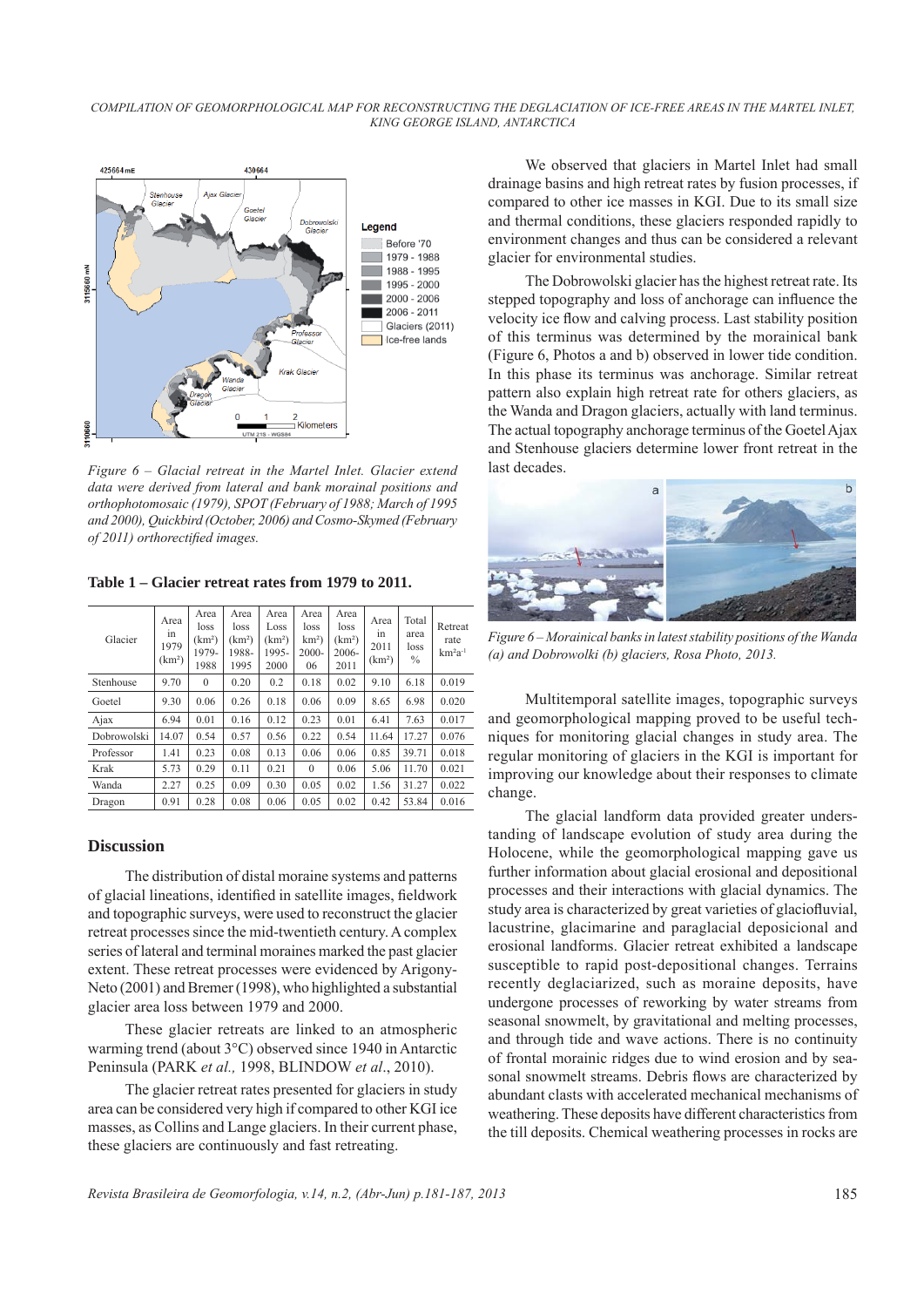observed in proglacial area related with high air temperature and liquid precipitation in the summer months. According to Ballantyne (2002), these processes can be considered as the first effects of environmental changes.

Landforms of glacial erosion and the presence of merging subglacial channels evidenced temperate basal thermal conditions for glaciers in the study area.

#### **Conclusions**

The spatial distribution of landforms and geomorphological maps produced in this study contributed to reconstructing the pattern and style of deglaciation of ice free-lands in the Martel Inlet.

This work showed the reduction degree of glaciated area in Martel Inlet over the last three decades (1979-2011); the glacier total area loss 6.64 km² was about 13.2% from the total area, without any advances during this period. Thus, since those years the glaciers in study area have receded by an average of 0.25 km a-1. Martel Inlet glaciers have small drainage basins and high retreat rates through fusion processes if compared to others ice masses in KGI. Due to its small size and thermal conditions, Wanda Glacier responded rapidly to environment changes and it is considered relevant for environmental monitoring studies.

Geomorphological interpretations of marginal glaciation provided glacier dynamics information. Glacier type and its proglacial area are sensitive to climatic conditions and may be greatly impacted by recent patterns of climate variability. Furthermore, geomorphological mapping may be used for monitoring paraglacial and glacial changes observed in study area.

## **References**

ABDALATI, W. & STEFFEN, C. Greenland Ice Sheet Melt Extent: 1979-1999. **Journal of Geophysical Research**  (Atmospheres), v. 06, n. D24, p. 33983-33988, 2001.

ARIGONY-NETO, J. Determinação e interpretação de características glaciológicas e geográficas com sistema de informações geográficas na Área Antártica Especialmente Gerenciada da baía do Almirantado, ilha Rei George, Antártica [Determination and interpretation of glaciological characteristics using a geographic information system for the Admiralty Bay Antarctic Special Managed Area, King George Island, Antarctica]. Dissertação de Mestrado, Universidade Federal do Rio Grande do Sul, Porto Alegre. (In Portuguese), 2001. 84 p.

BALLANTYNE, C.K. Paraglacial Geomorphology. **Quaternary Science Reviews**, v. 21, p. 1935-2017. 2002.

BENN, D.I.; EVANS, D.J.A. **Glaciers and Glaciation.** London, Arnold, 2010. 816 p.

BIRKENMAJER, K. Raised marine features and glacial history in the vicinity of H. Arctowski Station, King George

Island (South Shetland Islands, West Antarctica). **Bulletin de l'Academie Polonaise des Sciences**, v. 29, p. 109–117. 1981.

BJÖRCK, S.; HAKANSSON, H.; ZALE, R.; KARLEN, W.; JONSSON, B. L. A late Holocene lake sediment sequence from Livingstone Island, South Shetland Islands, with paleo-climatic implications. **Antarctic Science***,* v. 1, p.61–72. 1991.

BJÖRCK, S., HAKANSSON, H., OLSSON, S., BARNEKOW, L.; JANSSENS, J. Paleoclimatic studies in South Shetland Islands, Antarctica, based on numerous stratigraphic variables in lake sediments. **Journal of Paleolimnology***,* v. 8, p. 233–272. 1993.

BJÖRCK, S.; HJORT, C.; INGÓLFSSON, O; ZALE, R.; ISING, J. Holocene deglaciation chronology from lake sediments. In Lopez- Martinez, J., Thomson, M. R. A. & Thompson, J. W. (eds.): Geomorphological Map of Byers Peninsula, Livingstone Island. **British Antarctic Survey Geomap***,* v. 5A, p. 49–51. 1995.

BLINDOW, N; SUCKRO, S.K; RÜCKAMP, M; BRAUN, M; SCHINDLER, M; BREUER, B; SAURER, H; SIMÕES, J.C.; LANGE, M. A. Geometry and thermal regime of the King George Island ice cap, Antarctica, from GPR and GPS. **Annals of Glaciology**, v. 51, p. 103-109. 2010.

BOLCH, T.; KAMP, U. Glacier mapping in high mountains using DEMs, Landsat and ASTER data, **Grazer Schriften für Geographie und Raumforschung***,* v. 41, 37–48. 2006.

BOULTON, G. S., SMITH, G. D., JONES, A. S.; NEWSOME, J. Glacial geology and glaciology of the last mid-latitude ice sheets. **Journal of Geological Society of London**, v. 142, p. 447–474. 1985.

BOULTON, G.S., DONGELMANS, P., PUNKARI, M., BROADGATE, M. Paleoglaciology of an ice sheet through a glacial cycle: the European ice sheet through the Weichselian. **Quaternary Science Reviews***,* v. 20, p. 591–625. 2001.

BRAUN, M.; GOSSMANN, H. Glacial changes in the area of Admiralty Bay and Potter Cove, King George Island, Antarctica. *In*: M.BEYER & M.BOELTER (ed.), **GeoEcology of Terrestrial Antarctic Oases**, Springer Verlag, p. 75-89. 2002.

BREMER, U.F. **Morfologia e bacias de drenagem da cobertura de gelo da ilha Rei George, Antártica [Morphology and drainage basins of the King George Island ice cover, Antarctica].** Dissertação de Mestrado, Universidade Federal do Rio Grande do Sul, Porto Alegre. 1998. 119 p. (In Portuguese).

CHANDLER, J.H*.* Effective application of automated digital photogrammetry for geomorphological research. **Earth Surface Processes and Landforms**, v. 24, p. 51-63*.* 1999.

**CLARK, C.D.** Reconstructing the evolutionary dynamics of former ice sheets using multi-temporal evidence, remote sensing and GIS. **Quaternary Science Reviews**, v. 16, n. 9, p. 1067-1092. 1997.